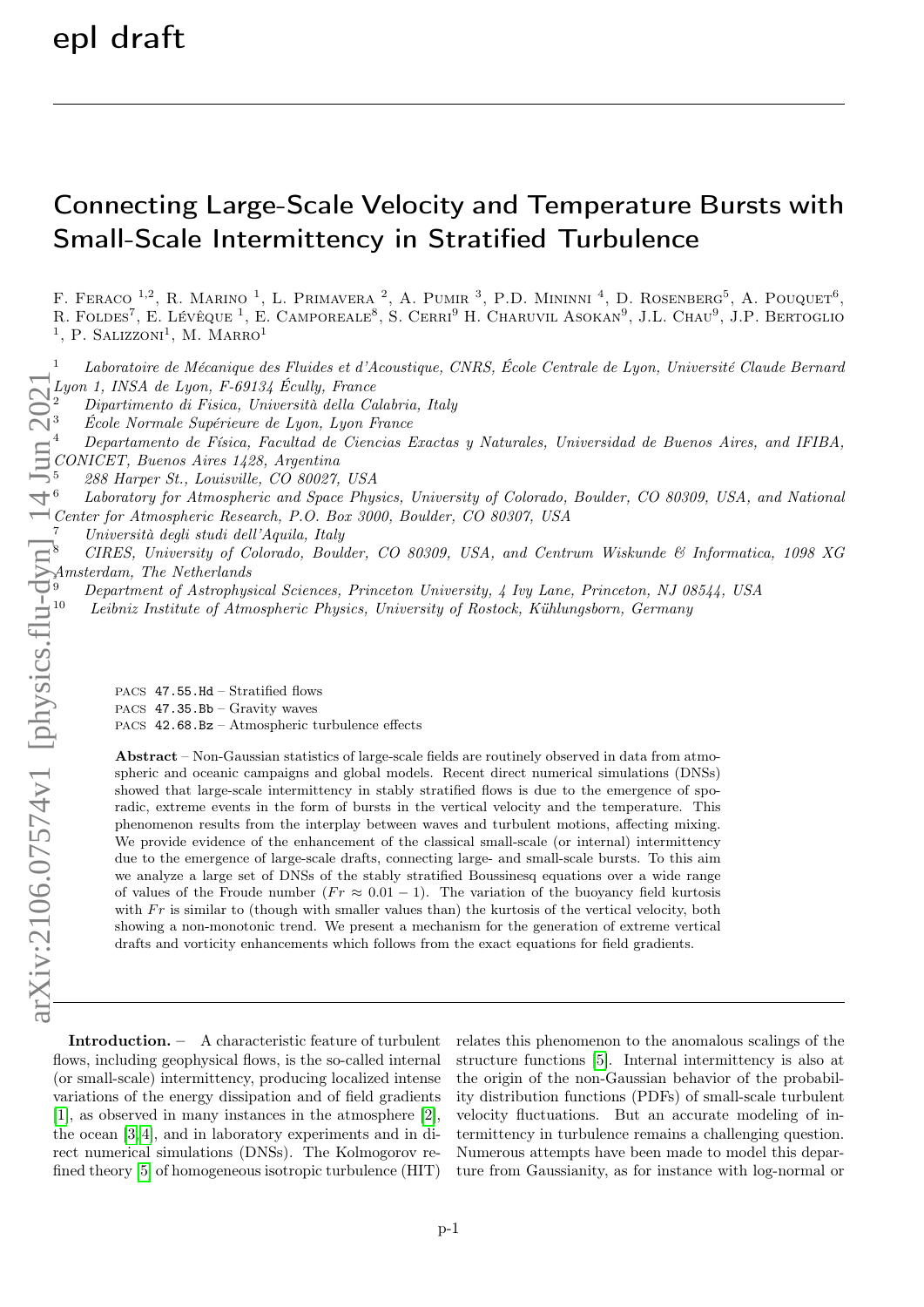log-Lévy models [\[6\]](#page-6-5). When shear waves are present, it was shown that intermittency is again a major feature of the small-scale behavior in these flows [\[7\]](#page-6-6), although the anomalous exponents differ from those obtained in HIT, showing a lack of dependence with the imposed shear.

More generally, intermittent events at large scales have been observed in clear air turbulence with patches that can span up to 100 km horizontally and 1 km vertically [\[9\]](#page-6-7), in the vertical velocity and temperature in atmospheric mesoscales [\[10\]](#page-6-8), in the mesosphere-lower thermosphere [\[11\]](#page-6-9), in the ocean (in observations [\[12\]](#page-6-10) and models [\[16\]](#page-6-11)), and in DNSs [\[13,](#page-6-12)[14,](#page-6-13)[19\]](#page-6-14) where large-scale bursts develop in a certain parameter space. Indeed, [\[14\]](#page-6-13) (F18 hereafter) demonstrated that the vertical velocity  $w$  and the buoyancy  $\theta$  (proportional to potential temperature fluctuations) are highly intermittent at large scales in DNSs of the Boussinesq equations. This phenomenon takes place in a range of the Froude number  $Fr$  compatible with values in the atmosphere and the oceans. Large-scale intermittency was found both for Eulerian and Lagrangian velocities, demonstrating the importance of large-scale flow structures. In turn, these structures were shown to be associated with the most unstable regions within the fluid, affecting its mixing properties [\[14\]](#page-6-13). More recently it was shown that large-scale intermittency is present also in rotating stratified turbulent flows, including situations in quasi-geostrophic balance [\[15,](#page-6-15) [21\]](#page-6-16).

The purpose of this study is to connect large- and smallscale intermittency in stably stratified turbulence, using the DNS database of purely stratified flows from F18. We analyze fourth-order moments of the Eulerian velocity and buoyancy fields. With these fields we show the connection between intermittent dynamics at different scales, and how intermittency and the emergence of structures in the flow are modulated by the Froude number.

Methods. – The results presented here are based on several DNSs of the Navier-Stokes equations in the Boussinesq framework in presence of stable stratification. To ensure incompressibility, the velocity field u satisfies the condition  $\nabla \cdot \mathbf{u} = 0$ . The dimensionless equations are:

<span id="page-1-0"></span>
$$
\partial_t \mathbf{u} + (\mathbf{u} \cdot \nabla) \mathbf{u} = -\nabla p - N\theta \hat{z} + \mathbf{F} + \nu \nabla^2 \mathbf{u} \quad (1)
$$

$$
\partial_t \theta + \mathbf{u} \cdot \nabla \theta = Nw + \kappa \nabla^2 \theta, \tag{2}
$$

where  $\nu$  and  $\kappa$  are respectively the kinematic viscosity and the thermal diffusivity. For all the runs the Prandlt number is  $Pr = \nu/\kappa = 1$  with  $\nu = 10^{-3}$ . N is the Brunt-Väisälä frequency, associated to the background potential temperature stratification, kept constant throughout the computational domain, thus representing the parameter governing the imposed stable stratification. The initial conditions consist of vanishing buoyancy fluctuations  $(\theta = 0)$  and a velocity field with kinetic energy randomly distributed on spherical shells with wavenumbers  $k_F \in [2, 3]$  in Fourier space. A random isotropic mechanical forcing F is applied to the velocity field at the

same wavenumbers [\[20\]](#page-6-17). We define the dimensionless parameters  $Re = UL/\nu$  and  $Fr = U/LN$  respectively as the Reynolds and Froude numbers, where  $U$  and  $L$  are the flow characteristic velocity and integral scale. The buoyancy Reynolds number  $R_B \equiv Re Fr^2$  measures the relative strength of buoyancy to dissipation and is commonly used to identify regimes where waves  $(R_B \leq 10)$ or turbulence  $(R_B \geq 10^2)$  dominate. We integrated the equations numerically using the Geophysical High-Order Suite for Turbulence (GHOST), a hybrid MPI-, OpenMPand CUDA-parallelized pseudo-spectral code [\[18\]](#page-6-18) that can generate flows in a triply-periodic domains (as in the runs under study) or with non-periodic boundary conditions in one direction [\[17\]](#page-6-19). Seventeen runs were performed on isotropic grids of  $512<sup>3</sup>$  points, with the size of the periodic three-dimensional computational box equal to  $2\pi$ , each run with a different value of N. The statistics of  $\mathbf{u} = (u, v, w)$  and  $\theta$  are characterized by their dimensionless fourth-order moment, the kurtosis,

$$
K_{\alpha} = \frac{\langle (\alpha - \bar{\alpha})^4 \rangle}{\langle (\alpha - \bar{\alpha})^2 \rangle^2}, \qquad (3)
$$

with  $\alpha = u, v, w, \theta$ , or field gradients. Averages were taken in all cases over the entire spatial domain and for  $\approx 8$  turnover times  $\tau_{NL} = L/U$  after the peak of dissipation was reached. The reference value of the kurtosis for Gaussian processes is 3, thus values  $K_{\alpha} > 3$  correspond to leptokurtic PDFs with fat tails and a higher probability of extreme values. As seen in F18,  $u$  and  $v$  show no largescale intermittency, their kurtosis never exceeding 3, and thus with nearly Gaussian PDFs as in HIT, or, in fact, slightly sub-Gaussian up to  $Fr \approx 0.2$ . However, in F18 it was shown that  $w$  and  $\theta$  develop strong events in the range  $0.07 \leq Fr \leq 0.1$ , with  $K_{w,\theta} > 3$ . Table [1](#page-2-0) gives relevant quantities and the governing parameters for each run.

**Results.** – The Eulerian vertical velocity w kurtosis for runs in Table [1](#page-2-0) follows a non-monotonic dependence on Fr with a peak at  $Fr \approx 0.08$ ; see Fig. [1](#page-2-1) (top). The figure also shows that  $K_{\theta}$  exhibits a qualitatively similar dependence with a peak at  $Fr \approx 0.08$ . The value of  $K_{\theta}$ at the peak, however, is significantly smaller than that of  $K_w$ . The buoyancy field  $\theta$  is therefore intermittent at large scales, with the emergence of localized bursts making its PDF non-Gaussian in the range  $Fr \in [0.07 - 0.1]$ , corresponding to runs 7 to 12 in Table [1.](#page-2-0) As a reference, in the atmosphere at horizontal scales of 100 km,  $Fr \approx 0.01$  on the average, but values in the range mentioned above are not unusual (e.g., up to 0.5 in clear air turbulence [\[9\]](#page-6-7) with turbulent patches of 1 to 100 km).

The PDFs of both w and  $\theta$  are shown in Fig. [2](#page-3-0) (left) for run 9, exhibiting fatter tails than the Gaussian reference. The small asymmetry of the PDFs is a consequence of the limiting sampling, and is expected to disappear if statistics are accumulated over much longer times. A Gaussian behavior, to the extent that  $K_{\alpha} \approx 3 \ (\alpha = w, \ \theta)$ , is recovered in the runs with large  $Fr$  (weakly stratified) and for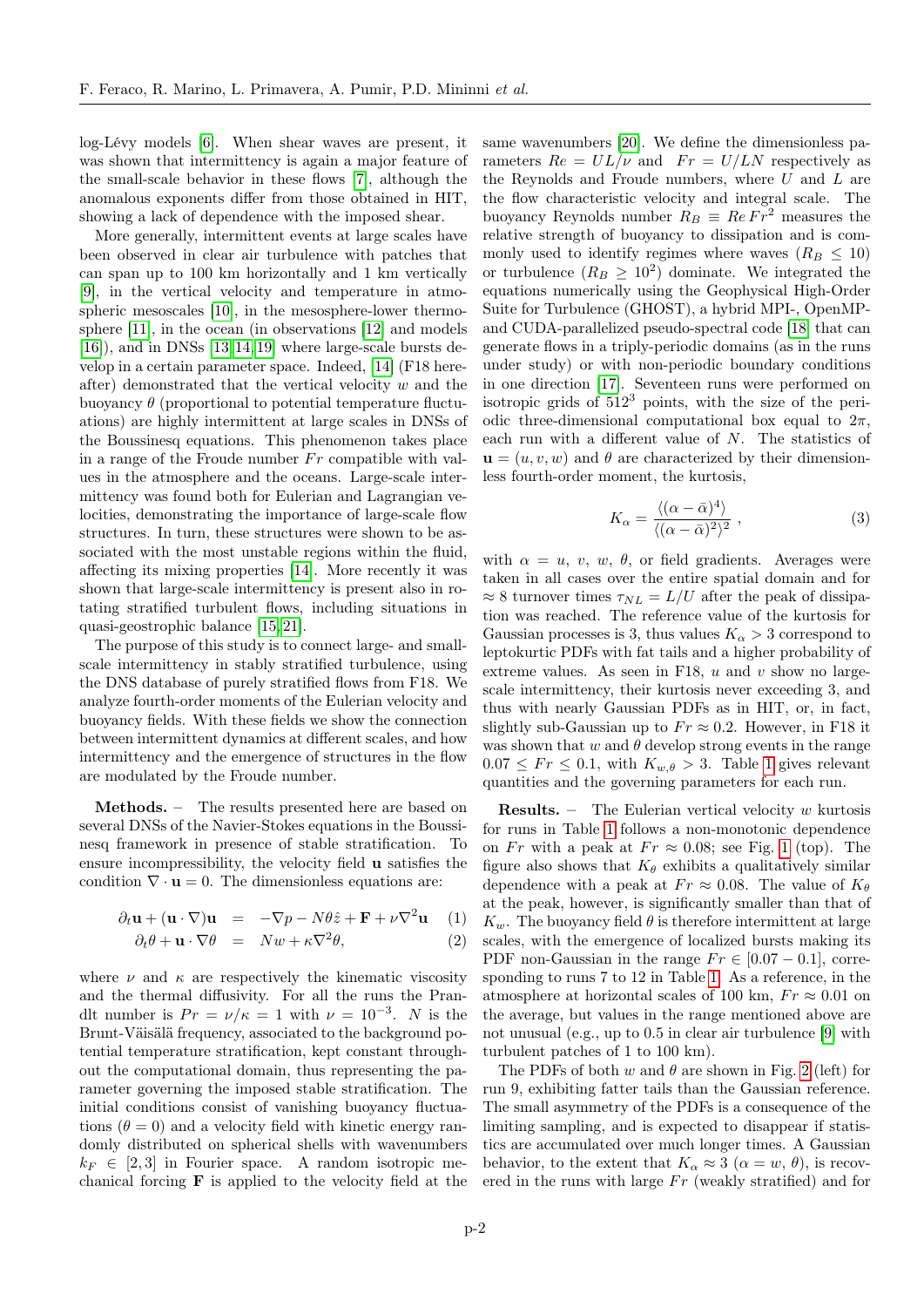Connecting Large-Scale Velocity and Temperature Bursts with Small-Scale Intermittency in Stratified Turbulence

| Run                                         | $\mathbf 1$ | $\boldsymbol{2}$ | 3       | 4     | 5     | 6       | 7       | 8     | 9     | 10    | 11    | 12   | 13   | 14   | 15   | 16   | 17   |
|---------------------------------------------|-------------|------------------|---------|-------|-------|---------|---------|-------|-------|-------|-------|------|------|------|------|------|------|
| $Re/10^3$                                   | 3.9         | 3.8              | 3.8     | 3.8   | 3.8   | 3.8     | 3.9     | 3.8   | 3.8   | 3.8   | 3.7   | 3.6  | 3.0  | 2.6  | 2.6  | 2.8  | 2.9  |
| Fr                                          | 0.015       | 0.026            | 0.030   | 0.038 | 0.044 | 0.051   | 0.068   | 0.072 | 0.076 | 0.081 | 0.098 | 0.11 | 0.16 | 0.19 | 0.28 | 0.56 | 0.93 |
| $R_B$                                       | 0.87        | 2.5              | 3.4     | 5.6   | 7.3   | 10.2    | 17.7    | 19.7  | 22.1  | 25.2  | 35.9  | 47.5 | 75.2 | 90.9 | 201  | 895  | 2560 |
| $K_u$                                       | 2.3         | 2.4              | 2.3     | 2.1   | 2.3   | 2.3     | 2.3     | 2.3   | 2.3   | 2.3   | 2.3   | 2.3  | 2.5  | 2.6  | 2.9  | 2.8  | 2.8  |
| $K_v$                                       | 2.2         | 2.3              | 2.2     | 2.3   | 2.1   | 2.0     | 2.1     | 2.1   | 2.1   | 2.1   | 2.1   | 2.1  | 2.6  | 2.8  | 2.7  | 2.8  | 2.8  |
| $K_w$                                       | 3.1         | $3.2\,$          | 3.1     | 3.1   | 3.2   | 3.6     | $7.3\,$ | 8.6   | 10.4  | 9.1   | 8.8   | 5.3  | 3.9  | 3.5  | 3.3  | 3.0  | 2.9  |
| $K_{\theta}$                                | $3.3\,$     | 3.4              | 3.4     | 3.5   | 3.5   | 3.6     | 4.0     | 4.3   | 4.3   | 4.1   | 4.1   | 3.6  | 3.1  | 2.9  | 2.8  | 2.7  | 2.7  |
| $K_{\partial_x \theta}$                     | 4.7         | 4.9              | 6.5     | 11.7  | 16.0  | 45.6    | 118.0   | 101.5 | 112.2 | 71.7  | 53.0  | 28.6 | 17.5 | 15.9 | 15.6 | 13.6 | 13.5 |
| $K_{\partial_u \theta}$                     | 5.0         | 5.2              | 6.1     | 14.9  | 58.7  | 157.0   | 165.0   | 140.0 | 150.1 | 88.1  | 84.2  | 34.5 | 18.5 | 15.3 | 16.0 | 13.5 | 13.1 |
| $K_{\partial_{x}\theta}$                    | 9.8         | 6.3              | $6.5\,$ | 6.4   | 6.1   | $6.5\,$ | 8.7     | 8.8   | 10.3  | 8.7   | 11.1  | 8.7  | 10.2 | 11.8 | 16.9 | 15.3 | 15.3 |
| $K_{\partial_x u}$                          | 4.0         | 4.5              | 4.0     | 4.0   | 7.4   | 9.9     | 49.6    | 37.3  | 38.6  | 33.9  | 26.0  | 16.3 | 7.3  | 6.03 | 5.5  | 5.7  | 5.8  |
| $K_{\partial_y v}$                          | 3.9         | 4.6              | 4.6     | 6.1   | 22.7  | 59.5    | 83.5    | 71.2  | 57.4  | 41.2  | 35.9  | 19.2 | 7.5  | 6.0  | 5.5  | 5.7  | 5.8  |
| $K_{\partial_{\underline{z}}\underline{w}}$ | 3.4         | 3.7              | 5.3     | 27.5  | 67.4  | 90.1    | 88.4    | 73.7  | 56.7  | 38.3  | 25.6  | 13.0 | 6.0  | 5.4  | 5.2  | 5.6  | 5.8  |
| $K_{\partial_u u}$                          | $5.2\,$     | 5.9              | 5.8     | 6.0   | 7.7   | 24.3    | 58.5    | 55.7  | 48.2  | 51.0  | 44.6  | 25.1 | 10.1 | 8.6  | 8.1  | 8.6  | 8.8  |
| $K_{\partial_z u}$                          | 4.4         | 3.9              | 4.0     | 4.0   | 4.01  | 3.9     | 3.8     | 3.9   | 3.9   | 3.8   | 4.2   | 4.3  | 6.0  | 6.9  | 7.5  | 8.3  | 8.7  |
| $K_{\partial_x v}$                          | 4.3         | 5.0              | 4.3     | 5.2   | 6.6   | 8.8     | 60.7    | 39.4  | 56.4  | 41.4  | 36.5  | 23.0 | 10.1 | 8.2  | 7.9  | 8.5  | 8.7  |
| $K_{\partial_z v}$                          | 3.8         | 4.2              | 3.7     | 3.9   | 3.8   | 3.7     | 3.9     | 3.8   | 3.9   | 3.8   | 4.0   | 4.1  | 5.9  | 6.9  | 7.5  | 8.4  | 8.6  |
| $K_{\partial_x w}$                          | 5.0         | 5.6              | 8.4     | 25.1  | 61.9  | 176.5   | 361.6   | 225.0 | 258.4 | 133.8 | 78.4  | 35.8 | 11.3 | 8.7  | 7.7  | 8.3  | 8.7  |
| $K_{\partial_y w}$                          | 5.4         | 6.1              | 10.8    | 41.4  | 222.1 | 354.0   | 236.0   | 191.1 | 199.1 | 112.1 | 89.5  | 36.6 | 11.6 | 8.8  | 7.7  | 8.5  | 8.6  |

<span id="page-2-0"></span>Table 1: Governing parameters for each run, namely the Reynolds number Re, the Froude number Fr, and the buoyancy Reynolds number  $R_B$ , and kurtosis of the fields and their gradients,  $K_\alpha$  ( $\alpha = u, v, w, \theta$ , and spatial derivatives  $\partial_x$ ,  $\partial_y$  and  $\partial_z$ of all these quantities) for all the runs. Values are averaged for  $\approx 8$  turnover times after the peak of dissipation in each run.



<span id="page-2-1"></span>Figure 1: For all runs in Table [1,](#page-2-0) the figure shows as a function of Fr: the kurtosis of u, v, w (top-left) and  $\theta$  (top-right); the kurtosis of the diagonal elements of the velocity gradient tensor  $\partial_x u$ ,  $\partial_y v$ ,  $\partial_z w$  (bottom-left), and of the components of the buoyancy gradient  $\partial_x\theta$ ,  $\partial_y\theta$ , and  $\partial_z\theta$ . Note that  $K_u$ ,  $K_v$ , and  $K_{\partial_z\theta}$  do not show any sizable dependence with Fr, the first two being always compatible with Gaussian or sub-Gaussian statistics.

 $Fr < 0.04$  (strongly stratified). The kurtosis of u and v on the other hand show almost no dependence on  $Fr$ , with values of  $K_u$  and  $K_v$  close to 3 for all runs (see Fig. [1\)](#page-2-1). The corresponding PDFs (not shown) are in good agreement with Gaussian or sub-Gaussian distributions. To characterize the spatial distribution of the intermittent extreme events in  $w$  and  $\theta$ , emerging within the flow with the passage of the time, we computed two-dimensional (2D) histograms of these fields accumulated in time (i.e., using several DNS temporal outputs), displayed in Fig. [3](#page-3-1) for runs 3, 9, and 15. Events are counted as a function of their height and of the standardized values (i.e., normalized to have zero mean and unitary standard deviation) of w and  $\theta$ , and the counts normalized to get a probability. The standard deviation  $\sigma_{\alpha}$  ( $\alpha = w, \theta$ ) used to normalize each field is computed on the three-dimensional domain at the time of each output. In this representation, in the absence of extreme events, assuming a Gaussian statistics, over 99.7% of all the points would accumulate in a vertical stripe of the histograms between  $\pm 3\alpha/\sigma_{\alpha}$ . However, velocity and buoyancy bursts induce the presence of many events with  $|\alpha|/\sigma_{\alpha} > 3$ . Histograms for run 9 are shown in particular in Fig. [3](#page-3-1) (middle) and provide several relevant information: (1) The values of vertical velocity and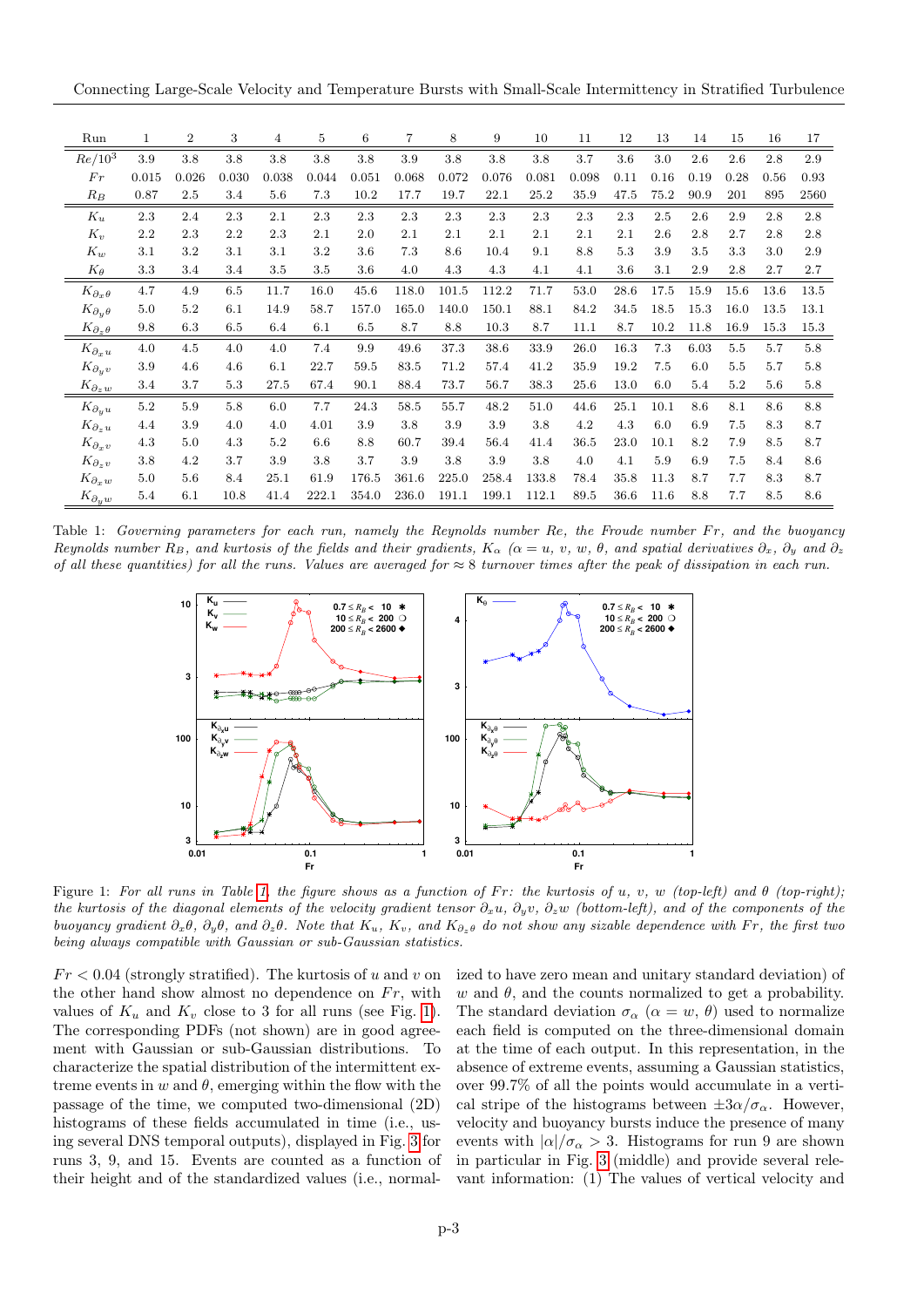

<span id="page-3-0"></span>Figure 2: (Left) PDFs of w and  $\theta$  for run 9 with  $K_w = 10.4$ ,  $K_{\theta} = 4.3.$  (Right) PDFs of  $\partial_z w$  and  $\partial_z \theta$  for the same run, with  $K_{\partial_z w} = 56.7$ ,  $K_{\partial_z \theta} = 10.3$ . Shaded areas exceeding the Gaussian PDF (black lines) indicate the probability for extreme values in the fields and their gradients. Fields are normalized by their standard deviation to allow direct comparison.

buoyancy with the highest probability to occur are those between  $\pm 3\sigma_{\alpha}$ . However, extreme events (outside that range) are rather abundant for both w and  $\theta$  for all the runs within the peak of the plot of kurtosis vs.  $Fr$  (Fig. [1,](#page-2-1) top), and this is true in particular for run 9, for which the probability to observe events larger than  $3\sigma_{\alpha}$  is 1.06% for  $\alpha = w$  and 0.85% for  $\alpha = \theta$ , therefore significantly larger than what expected in the Gaussian case  $(0.27\%)$ . (2) Extreme events have a higher probability to develop in  $w$ than in  $\theta$ . Moreover, non-zero probabilities are observed in w up to  $\approx 13\sigma_w$ , whereas in  $\theta$  only up to  $\approx 9\sigma_{\theta}$ . This is in agreement with the fact that peak values of  $K_{\theta}$  are lower than those of  $K_w$  (see Fig. [1,](#page-2-1) top). Such difference is probably due to the coupling between  $w$  and  $\theta$ , which is modulated also by other parameters of the system such as  $Re$  and  $Fr.$  (3) The pattern described above is also observed in the histograms of the other runs within the range  $Fr \in [0.07 - 0.1]$  (not shown), demonstrating in all cases that extreme events in w and  $\theta$  have a probability to develop over time which is rather independent of height, as expected given the flow homogeneity.

Top and bottom panels in Fig. [3](#page-3-1) also show the histograms for two cases outside the peaks of  $K_{w,\theta}$  in Fig. [1,](#page-2-1) respectively at lower and higher Froude numbers:  $Fr =$ 0.038 (run 3), and  $Fr = 0.28$  (run 15). The pattern here is significantly different from the one observed for run 9, with these histograms having almost no points in the region  $|\alpha/\sigma_{\alpha}| > 7$   $(\alpha = w, \theta)$ , consistent with the low  $K_{\alpha}$ detected and the absence of extreme events in the vertical velocity and buoyancy in these runs. Next we provide evidence of the connection between the large-scale intermittency materializing through the emergence of these bursts of vertical velocity and buoyancy [\[13,](#page-6-12)[14\]](#page-6-13), and the classical internal or small-scale intermittency (evaluated through the kurtosis of the fields and their gradients). From [1](#page-2-0) we first note that the kurtosis of all components of the velocity gradient tensor  $\partial_i u_j$  (except for  $\partial_z u$  and  $\partial_z v$ ) follow a trend with the Froude number resembling that of the kurtosis of w and  $\theta$ , with peaks close to  $Fr \approx 0.08$ . The



<span id="page-3-1"></span>Figure 3: 2D histograms of w (left) and  $\theta$  (right) for three Froude numbers, in bins of their standardized values and of the height h (the z-coordinate and direction of gravity). The color palette shows the probability that a particular field value has to occur in the plane at altitude h. Red is for the most common values, light-blue for the rarest (see color bar). The mid panel corresponds to run 9 which displays extreme events in w and θ. Top and bottom panels correspond respectively to runs 3 and 15, in which extreme events rarely elop.

kurtosis of the diagonal components of the tensor,  $K_{\partial_x u}$ ,  $K_{\partial_y v}$ , and  $K_{\partial_z w}$  are reported in Fig. [1](#page-2-1) (bottom), whereas kurtosis of the off-diagonal terms are in Table [1,](#page-2-0) showing how most peak values achieved by  $K_{\partial_i u_j}$  are about one order of magnitude larger than the peak values of  $K_w$ and  $K_{\theta}$ . A similar trend is followed by the kurtosis of the horizontal buoyancy gradient,  $K_{\partial_x \theta}$  and  $K_{\partial_y \theta}$ . Surprisingly  $K_{\partial_{x}\theta}$  (see Fig[.1,](#page-2-1) bottom), as the vertical derivatives  $K_{\partial_z u}$  and  $K_{\partial_z v}$ , do not exhibit any definite trend. This can be understood as  $\partial_z \theta$  is dynamically bounded and cannot take arbitrarily large values. For  $\partial_z \theta > N$ buoyancy fluctuations reverse the background stratification, and the flow becomes unstable, developing local convection. Thus, as soon as  $\partial_z \theta \approx N$  the flow destabilizes, generating fast and strong large-scale drafts, and  $\partial_z \theta$  decreases again [\[22\]](#page-6-20). Indeed, neglecting viscous effects and with  $D_t$  the Lagrangian derivative,

<span id="page-3-2"></span>
$$
D_t(\partial_z \theta) = (N - \partial_z \theta)(\partial_z w) - (\partial_x \theta)(\partial_z u) - (\partial_y \theta)(\partial_z v). \tag{4}
$$

Strain in horizontal winds  $(\partial_z u$  and  $\partial_z v)$  can change  $\partial_z \theta$ ,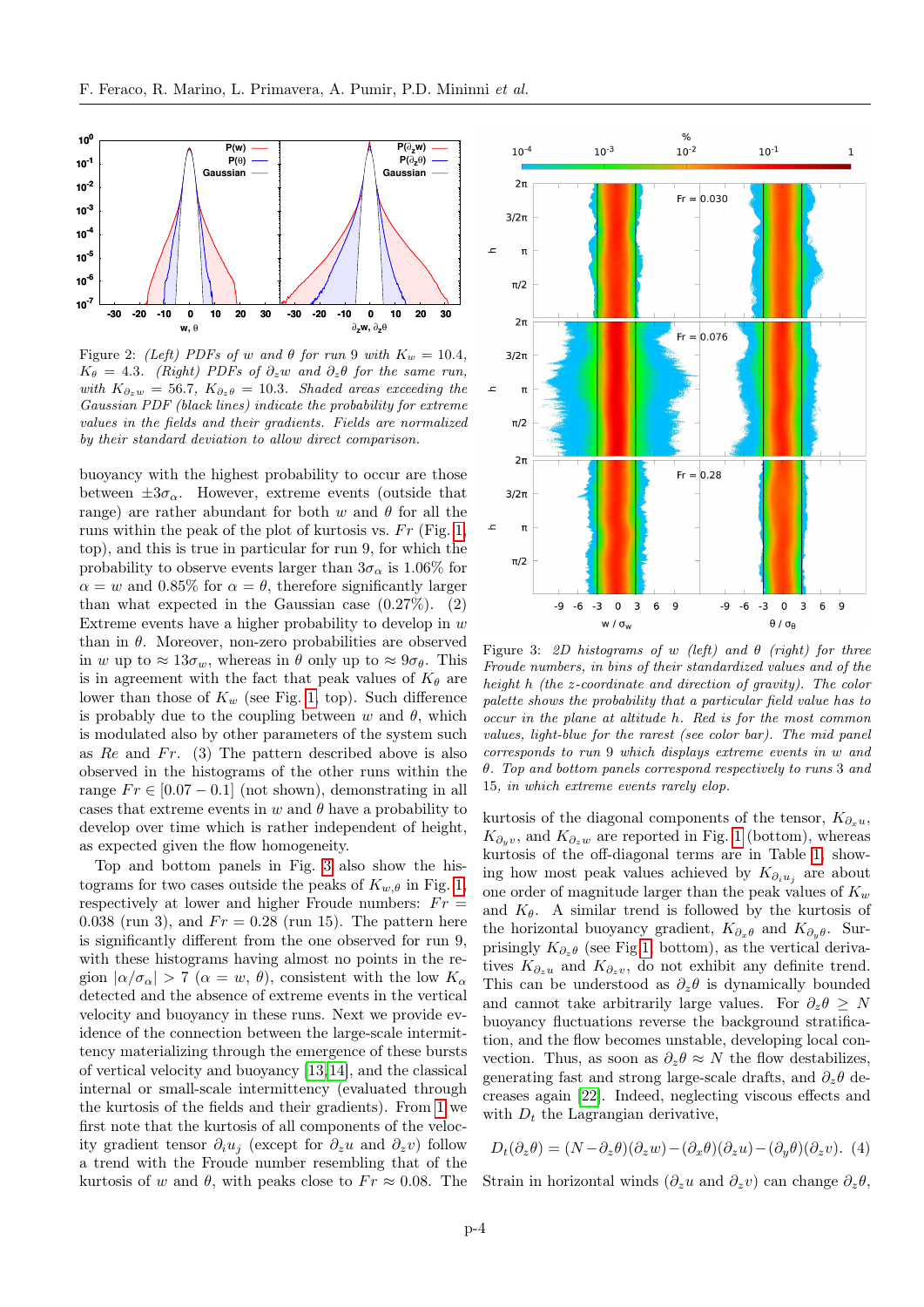

<span id="page-4-0"></span>Figure 4: Vertical 2D slices (with the insets showing a horizontal slice of  $1/4$  of the domain at the region of the extreme event) for run 9. Correlations of  $\theta$  and  $w, \omega = |\omega|$  and  $\theta, \partial_y \theta$  and  $\partial_z v$ , and  $\omega$  and  $\partial_y \theta$  are shown (the first quantity in colors, the second with contours). Contours are at  $\pm 3\sigma_\theta$  for  $\theta$ , and  $\pm 4\sigma$  for all other fields. Gray shaded areas indicate regions with  $\partial_z\theta > N$ .

but the first term on the r.h.s. tends to saturate  $\partial_z \theta$  as it approaches  $N$  [\[22\]](#page-6-20), albeit for this value other gradients grow explosively as the local instability develops. Given the estimated values of the kurtosis, the PDFs of most gradient tensor elements cannot be Gaussian, as seen in Fig. [2](#page-3-0) (right) for run 9. This is a universal feature in turbulent fluids, and a manifestation of small-scale intermittency, with or without stratification. But in this case, the large-scale intermittency and extreme events in w and  $\theta$ also enhance the extreme values of the field gradients, thus also enhancing small-scale intermittency. It is also worth noticing that the statistics of the horizontal velocities u and v are always Gaussian (or slightly sub-Gaussian) for all the DNSs in this study, pointing to the fact that the large-scale intermittent behavior of the sole vertical component of the velocity  $w$  (and/or of the buoyancy) is able to enhance small-scale intermittency, as seen from the spatial derivatives both of the velocity and of the buoyancy. What is then the origin of the large-scale extreme events, and the link between large-scale intermittent structures and classical small-scale intermittency?

Large-scale extreme events are generated through a buoyancy driven instability, which also connects large- and small-scale dynamics. The visualization in Fig. [4](#page-4-0) (*left*) shows localized bursts of  $w$ , the vertical velocity component, and  $\theta$  (left), with an essentially periodic structure in the horizontal plane (inset), with a phase difference of  $\approx \pi/2$  between the two fields. Fig. [4](#page-4-0) (center left) also reveals that intense values of  $\theta$  coincide with locations where vorticity,  $|\omega|$ , is very strong. These structures can be understood as a result of an instability in the following terms. Vertically sheared horizontal winds (VSHWs) [\[23\]](#page-6-21) are ubiquitous in the flow, as revealed by Fig. [4](#page-4-0) (center right, with  $\partial_z v$  and  $\partial_y \theta$ ), appearing as horizontal streaks with strong values of  $\partial_z v$ . The resulting shear is prone to Kelvin-Helmholtz instabilities, which creates vertical modulations of the layers, and passively generate horizontal gradients of  $\theta$ . A nonlinear amplification of the vertical gradients results from the coupling with the velocity gradient, as readily seen from Eq. [\(4\)](#page-3-2). The induced correlation between, e.g.,  $\partial_z v$  and  $\partial_y \theta$  is clearly seen in the inset of this figure. This mechanism may even lead to values of  $\partial_z \theta \geq N$ , therefore bringing heavier fluid on top of lighter one, resulting in the formation of intense up- and down-drafts, and to very strong vertical velocity fluctuations (indeed, extreme regions in Fig. [4](#page-4-0) also coincide with regions with  $\partial_z \theta \geq N$ , as shown by the shaded regions in the first two insets). This process however saturates as the first term on the r.h.s. of Eq. [\(4\)](#page-3-2) prevents  $\partial_z \theta$  from becoming too large (i.e., the background stratification opposes vertical gradients of  $\theta$ ). Also, from Eqs. [\(1,2\)](#page-1-0), a fluid element going up (down) results in an increase (decrease) of  $\theta$  following the fluid element, opposing w, and thus large updrafts (downdrafts) tend to have a phase shift between w and  $\theta$ . These motions generate vorticity as  $D_t \omega \approx -N(\partial_y \theta \hat{x} - \partial_x \theta \hat{y})$  (where viscous effects, forcing and vortex stretching were neglected), resulting in a correlation between  $|\omega|$  and horizontal gradients of  $\theta$ , clearly seen in Fig. [4](#page-4-0) (*right*, with  $|\omega|$  and  $\partial_y \theta$ ). In turn, the generation of vorticity feeds the small-scale intermittency, giving the link between large-scale events and internal intermittency. This results in enhanced dissipation, as volumetric dissipation of kinetic energy is proportional to the enstrophy which depends on the spatial average of  $\omega^2$ . And this also explains the conspicuous absence of vortex filaments in stably stratified turbulence, despite their ubiquity in HIT. In these flows, vortex stretching is not the main mechanism producing vorticity (as shown, e.g., by the absence of the Vieillefosse tail [\[27\]](#page-6-22) in diagrams of invariants of the field gradients [\[19,](#page-6-14)[22\]](#page-6-20)). Instead, generation of vorticity is the result of buoyancy, through a mechanism reminiscent of a large-scale local baroclinic instability.

Thus, large-scale extreme values feed stronger smallscale intermittency through the generation of vorticity. And also the small-scale intermittency can be the precursor of the large-scale extreme values of w and  $\theta$ , through the billows in the horizontal winds and the amplification of  $\partial_z \theta$ .

Indeed, this also provides an explanation for the decrease of large-scale intermittency for  $Fr < 0.04$ . As  $Fr$ decreases, N increases, and it becomes more difficult for points in the fluid to reach  $\partial_z \theta \approx N$ . The counterpart of this process in spectral space, and the coupling of these two types of intermittency, could be studied using tools as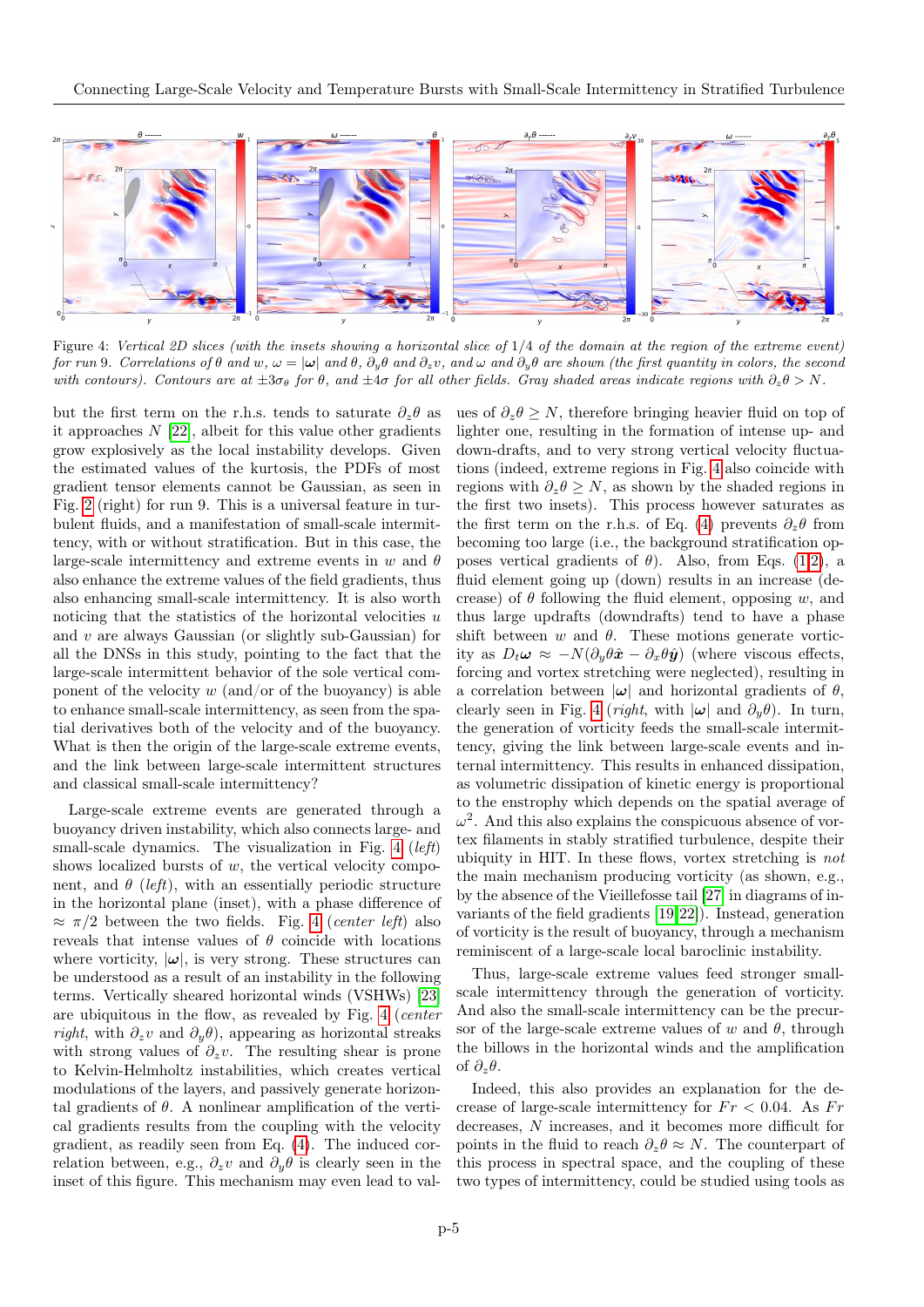those used in [\[24,](#page-6-23)[25\]](#page-6-24) for HIT. Similarities in the behavior of  $K_{\partial_x u}$ ,  $K_{\partial_y v}$ , and  $K_{\partial_y w}$  (and in the kurtosis of the offdiagonal components of  $\partial_i u_j$  also suggest that the small scales of the large-scale drafts are in a more mixed state, and in some sense more isotropic (albeit this should not be confused with a recovery of isotropy as in HIT, as, e.g., the vertical velocity has extreme values while horizontal velocities do not, and passive scalars are known in some cases not to return, or to return very slowly, to isotropy), whereas regions outside these patches are less mixed and even more anisotropic. Such more mixed states enforce the connection between these patches and local instabilities.

Finally, this intermittent dynamics at large and small scales is modulated by different regimes explored by the flow, which can be viewed in terms of the relative strength of waves and turbulent motions as measured by  $R_B$  (see the labels in Fig. [1,](#page-2-1) indicating the range of  $R_B$  for the runs). All simulations with larger values of kurtosis have  $R_B \in [10, 200]$ . While several theoretical models of smallscale intermittency for the velocity field in HIT have been devised, the intermittency considered here couples multiple scales and combines such intermittency with largescale bursts. It is thus not clear a priori how these models perform in geophysical applications or in the presence of waves. It was shown in [\[13\]](#page-6-12) and in F18 that a simple one-dimensional model stemming from the original work of Vieillefosse [\[27\]](#page-6-22), to which the wave terms were added, behaves remarkably well in reproducing the peak of the kurtosis of the vertical velocity (Fig. [1\)](#page-2-1). There are also models that tackle the dynamics of the passive scalar. For example, in [\[26\]](#page-6-25), the dispersion of turbulent plumes in a boundary layer is considered through a model which allows for a prediction of the PDF of the scalar density distribution (see also [\[28\]](#page-6-26)). A generalization of such models to the Boussinesq framework was presented in [\[19,](#page-6-14)[22\]](#page-6-20), and it would be of interest to further extend these models to properly capture the coupling of small-scale and largescale intermittency in stratified flows.

Discussion. – The aim of the present study was to investigate the large-scale intermittency properties of the velocity and buoyancy fields in forced stably stratified turbulence, and to show its connection with the more classical small-scale (or internal) intermittency. To achieve this goal we exploited a large set of forced DNSs where solutions of the Boussinesq equations were analyzed using statistical tools; in particular, the large-scale intermittency of the velocity and buoyancy fields was evaluated by means of their fourth-order distribution moments (or kurtosis), while the small-scale intermittency was quantified through the kurtosis of field gradients.

Our analysis shows that the buoyancy field  $\theta$  (proportional to potential temperature variations) is intermittent at large scales with its kurtosis following the same nonmonotonic trend with Froude number as the kurtosis of the vertical component of the velocity  $w$ . Thus, welldefined peaks of the kurtosis of both w and  $\theta$  appear for

 $Fr \approx 0.07 - 0.1$ , with values significantly larger than the Gaussian reference of 3, indicating the emergence of bursts of both quantities in stratified turbulence. From the analysis in Fig. [3](#page-3-1) we conclude that the extreme events responsible for this large-scale intermittent behavior in stratified flows can take place at any height and are uniformly distributed along the direction of stratification for longenough DNS integration times.

Moreover, we showed that small-scale intermittency (i.e., in field gradients) is enhanced in the same range of  $Fr$  as large-scale intermittency, with the peaks of their kurtosis occurring for  $Fr \approx 0.07 - 0.1$ , and that in individual simulations their extreme values takes place at the same spatial locations as the large-scale patches. We also provided a mechanism for the generation of the large-scale events through the growth of billows in the winds, the amplification of vertical buoyancy gradients through strain, the development of overturning, and the generation of vorticity through baroclinicity which feeds the small scales. This mechanism is consistent with the exact equations for the evolution of the field gradients. Thus, we showed the connection between large-scale extreme events, and smallscale intermittency in the fields  $\partial_x u$ ,  $\partial_y v$ ,  $\partial_z w$ , the vorticity, and other off-diagonal elements of the velocity gradient, as well as in  $\partial_x \theta$  and  $\partial_y \theta$ .

Beyond the specific objectives of this study, weather and climate codes in use today require sophisticated modeling through parameterizations of the unresolved small scales. Unraveling the link between small-scale intermittency and large-scale enhancement of vertical velocity and buoyancy is an important element to incorporate in subgrid models of geophysical flows, and that raise questions for future studies. For example, can these strong vertical shear layers in stratified turbulence (including in the presence of rotation [\[21\]](#page-6-16)) be modeled adequately with the subgrid parameterization developed for plane-channel flows, e.g., in [\[29\]](#page-6-27), improving on the classical Smagorinsky eddyviscosity? The fact that the rapid intensification phase of a hurricane is best predicted by following vertical velocity enhancements leads to think that the small-scale and large-scale connection through intermittency is also a factor to be taken into consideration in such models. This might also allow for a more detailed understanding of the interplay between the intermittency observed in some cases in the ocean or in the atmosphere far from the atmospheric or oceanic boundary layers, and the high skewness and kurtosis found in recent oceanic simulations [\[4\]](#page-6-3). For the atmosphere, based on the range of Froude numbers for which strong events develop, typical scales are of the order of 100 km, while in the ocean the scale is of 10 km. We conclude by stressing that the significance of extreme events in the atmosphere goes well beyond the scales considered here [\[30\]](#page-6-28).

∗ ∗ ∗

R. Marino acknowledges support from the project